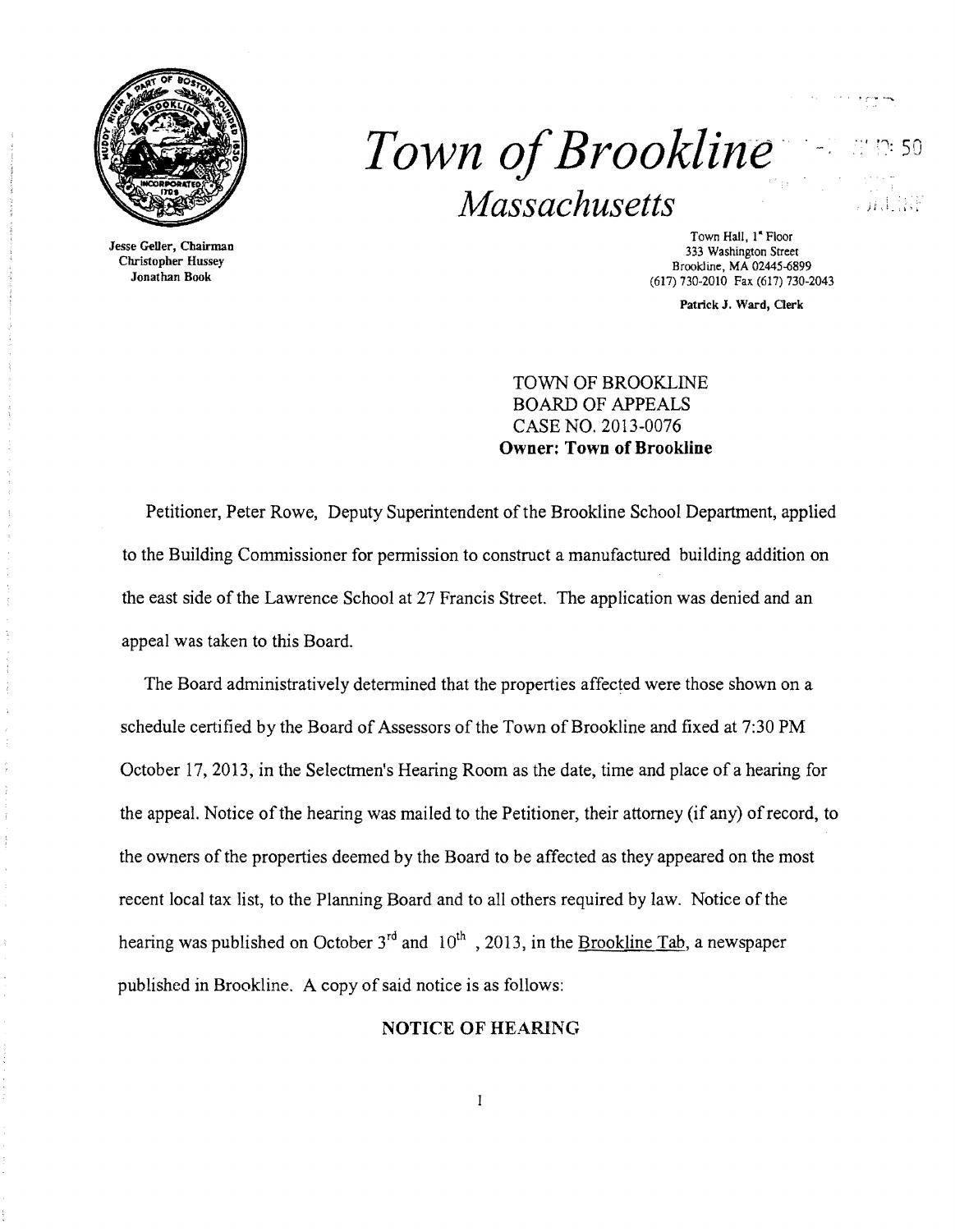Pursuant to M.G.L. C. 39, sections 23A & 23B, the Board of Appeals will conduct a public hearing to discuss the following case:

Petitioner: c/o Peter Rowe, Deputy Superintendent Owner: Town of Brookline Public Schools Location of Premises: 27 Francis St Date of Hearing: October 17, 2013 Time of Hearing: 07:30 PM Place of Hearing: Selectmen's hearing room, 6<sup>th</sup> floor

A public hearing will be held for a variance and/or special permit from:

5.08.2; Exceptions to Dimensional Requirements for Uses 9 & 10 5.43; Exceptions to yard and Setback Requirements 5.50; Front Yard Requirements 6.02, Paragraph 1; Table of Off-Street Parking Requirements. 6.02.4. a & c; Off Street Parking Regulations 8.02.2; Alteration and Extension

Of the Zoning By-Law to construct a manufactured building classroom addition on the east side of the school.

At 27 Francis Street Said premise located in an T-5 (Two-Family and Attached Single-Family) residence district.

*Hearings, once opened, may be continued by the Chair to a date and time certain. No further notice will be mailed to abutters or advertised in the TAB. Questions regarding whether a hearing has been continued, or the date and time ofany hearing may be directed to the Zoning Administrator at* 617-734-2134 *or check meeting calendar at:http://calendars.town.brookline.ma.usIMasterTownCalandarl? FormID= 158.* 

The Town of Brookline does not discriminate on the basis of disability in admission to, access to, *or operations ofits programs, services or activities. -Individuals who need auxiliary aids for*  effective communication in programs and services of the Town of Brookline are invited to make *their needs known to Robert Sneirson, Town ofBrookline,* 11 *Pierce Street, Brookline,MA*  ~02445. ~Telephone (617) *730-2328; TDD* (617) *730-2327; or e-mail atrsneirson@brooklinema.gov* 

> Jesse Geller Jonathan Book Christopher Hussey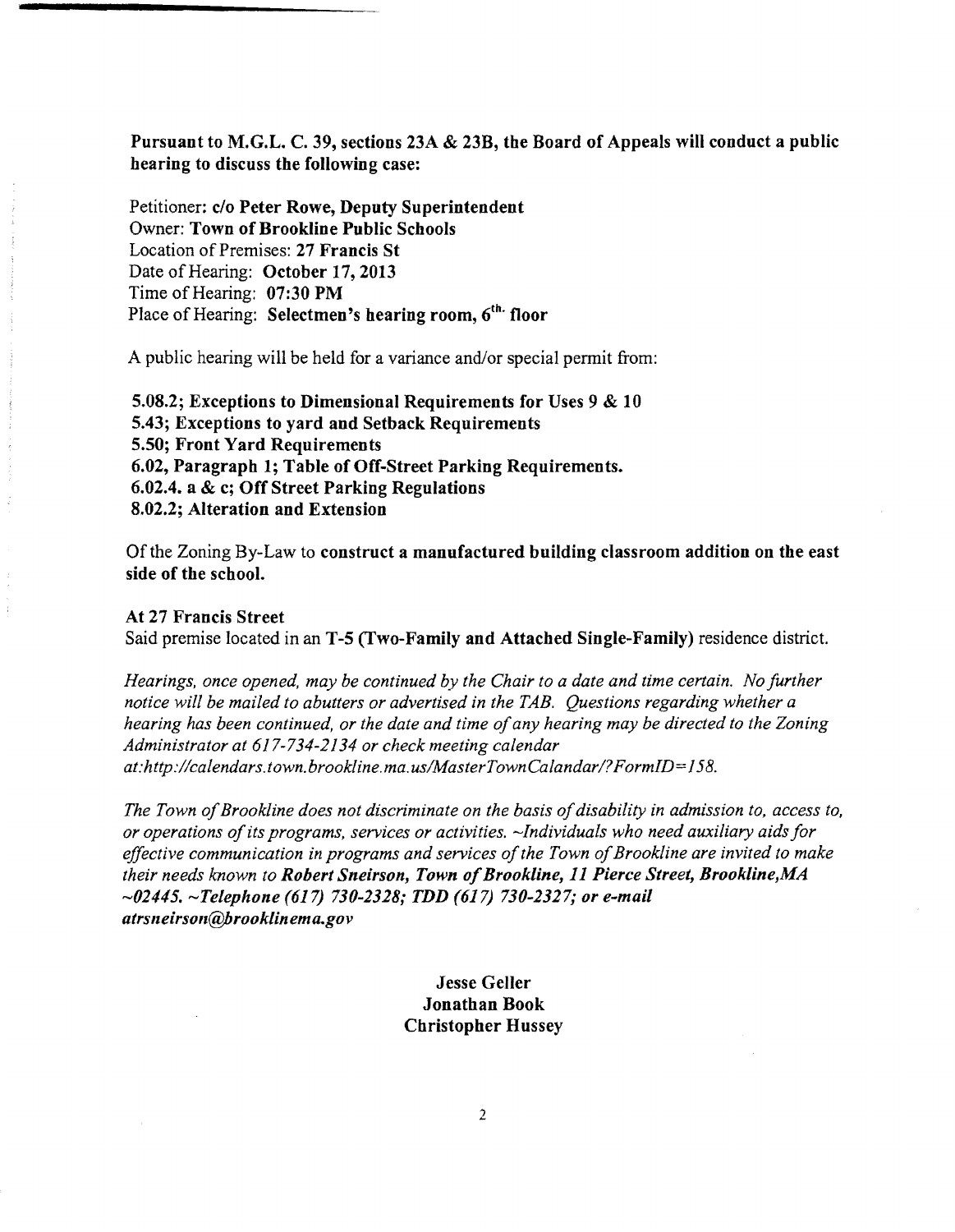At the time and place specified in the notice, this Board held a public hearing. Present at the hearing was Chairman, Jesse Geller and Board Members Christopher Hussey and Mark Zuroff. Brookline Public Schools Deputy Superintendent Peter Rowe presented the case for the petitioner.

Mr. Rowe said 27 Francis Street is the site of the Amos A. Lawrence School, a Brookline public K-8 elementary school. The school, which abuts Longwood Park, serves the Longwood Medical neighborhood and has a capacity of 620 students. Lawrence School was fully renovated in 2003-2004, with additional space added for classrooms, a library, and a cafeteria.

 $\frac{1}{2} \left( \frac{1}{2} \right) \left( \frac{1}{2} \right)$ 

 $\frac{1}{\lambda}$ ł

> The current site conditions consist of the existing school parking area located on the Northeast comer of the school property. The parking area is bordered to the South by the existing 1929 Lawrence School and the 1972 addition. It consists of an upper section and a lower section; the upper section has twelve (12) standard parking spaces and one (1) handicapped parking space with an entrance drive and an exit drive from Newell Road. The parking area is buffered with an existing 12 x 6 foot landscaped area along Newell Road. The lower parking area is required for access to two existing doorways that are approximately 3 feet lower than the upper parking area. This area is accessed by a stair and ramp to the West. The lower area ramp is required to allow for deliveries to the cafeteria, access to the compactor and recycling bins for trash removal and bobcat access for snow removal.

Jorge Cruz, Architect, presented the architectural concept for the proposal. He said the proposal consists of a new two-story pre-manufactured 5,892 s.f. addition with two classrooms on each floor and a two-story glass connector linking it to the main part of the school. The additional space will address overcrowding and allow new growth at the school and will accommodate approximaiely 66 new students. The school currently has 660 students.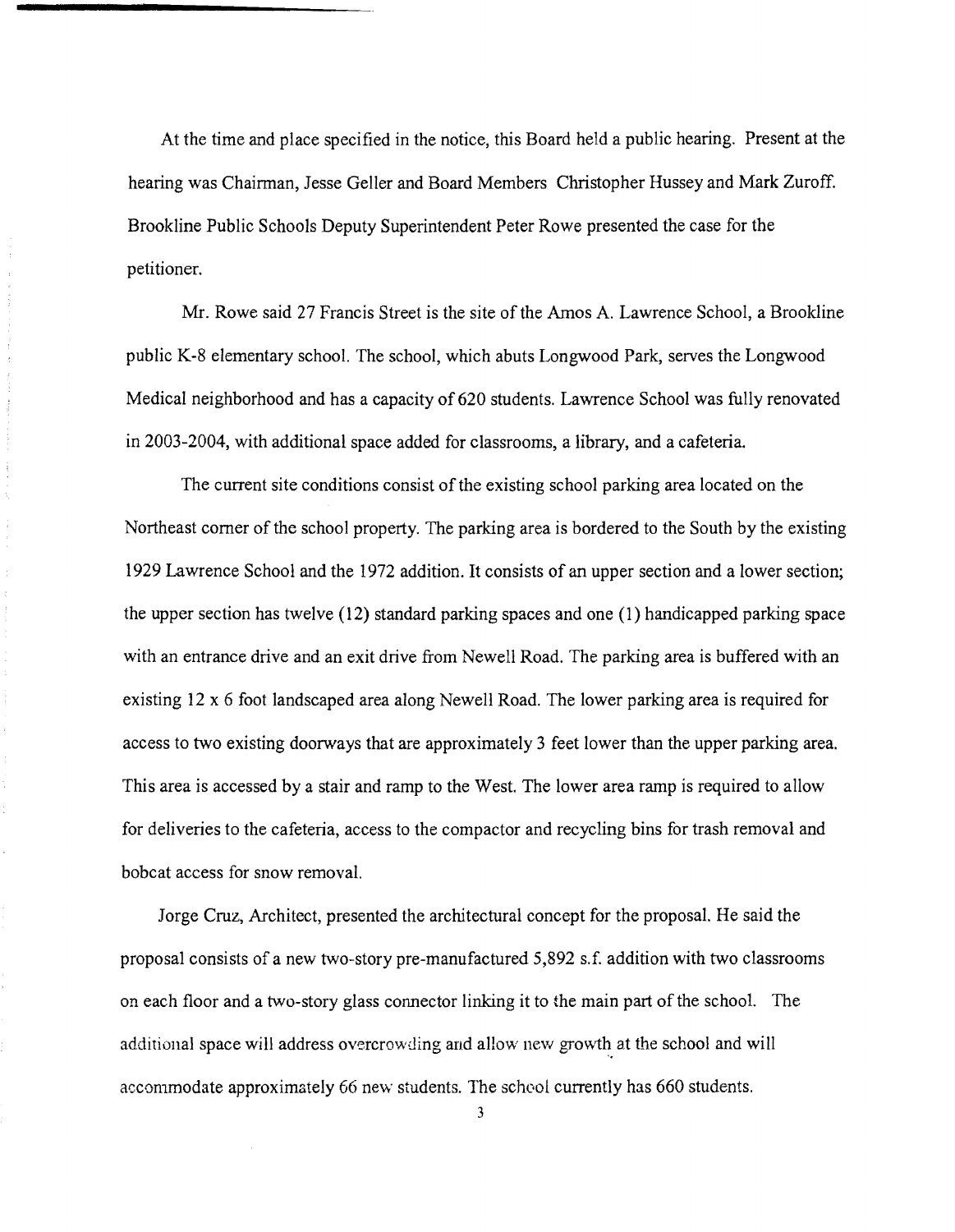The new classroom building will be wrapped with a brick facade that matches the color, size and banding of the 1972 addition. The sloped hip roof will complement the existing hip roofs of both the 1929 and 1972 structures. The addition is sited to allow for the maximum distances from the abutters on Newell Road. The glass entries separating the new classroom building and the existing 1972 addition creates a new entry point at the rear of the building and allows light into the new lobby. The new classroom building fayade takes its cues from the 1972 building fayade and ties in with the house styles on Newell Road and the surrounding neighborhood.

 $\label{eq:1} \frac{1}{2} \left( \frac{1}{2} \right) \left( \frac{1}{2} \right) \left( \frac{1}{2} \right) \left( \frac{1}{2} \right) \left( \frac{1}{2} \right)$ 

 $\frac{1}{2}$ 

 $\label{eq:2.1} \begin{split} \mathcal{L}_{\text{c}}(\mathcal{L}_{\text{c}}(\mathcal{L}_{\text{c}}(\mathcal{L}_{\text{c}}(\mathcal{L}_{\text{c}}(\mathcal{L}_{\text{c}}(\mathcal{L}_{\text{c}}(\mathcal{L}_{\text{c}}(\mathcal{L}_{\text{c}}(\mathcal{L}_{\text{c}}(\mathcal{L}_{\text{c}}(\mathcal{L}_{\text{c}}(\mathcal{L}_{\text{c}}(\mathcal{L}_{\text{c}}(\mathcal{L}_{\text{c}}(\mathcal{L}_{\text{c}}(\mathcal{L}_{\text{c}}(\mathcal{L}_{\text{c}}(\mathcal{L}_{\text$ 

 $\frac{1}{4}$ 

 $\bar{\gamma}$ 

 $\hat{\mathbf{v}}$ 

÷

A landscaped buffer is proposed to provide screening for residents abutting both the new classroom building and the new access drive. There will be a 2000 s.t: landscaped buffer on the north and east elevations of the new classroom building and a 10' x 90' landscaped buffer along the east property line. The new access drive allows for truck deliveries to the school and for trash removal. The existing compactor will be relocated to the southern end ofthe access drive and fully enclosed by opaque fencing and a 6 foot high gate. Mr. Cruz noted that the building design and landscaping incorporate accommodations made at the request of the neighbors.

Mr. Rowe stated in response to Mr. Geller's inquiry that landscaping and accommodations in the design of the addition were being offered as counterbalancing amenities under **Section 5.43** of the Zoning By-Law. Mr. Geller asked whether the existing on-street parking program and provision for school drop-off and pick-up were functioning without disturbance to traffic and with sufficient shared parking for the school and the neighborhood. Mr. Rowe stated that drop-off and pick-up were generally successful other than parents, against school instruction, using Newell Road for those purposes. He further stated that he was not aware of any issues with the on-street parking program or of any complaints to the Trar:sportation Department.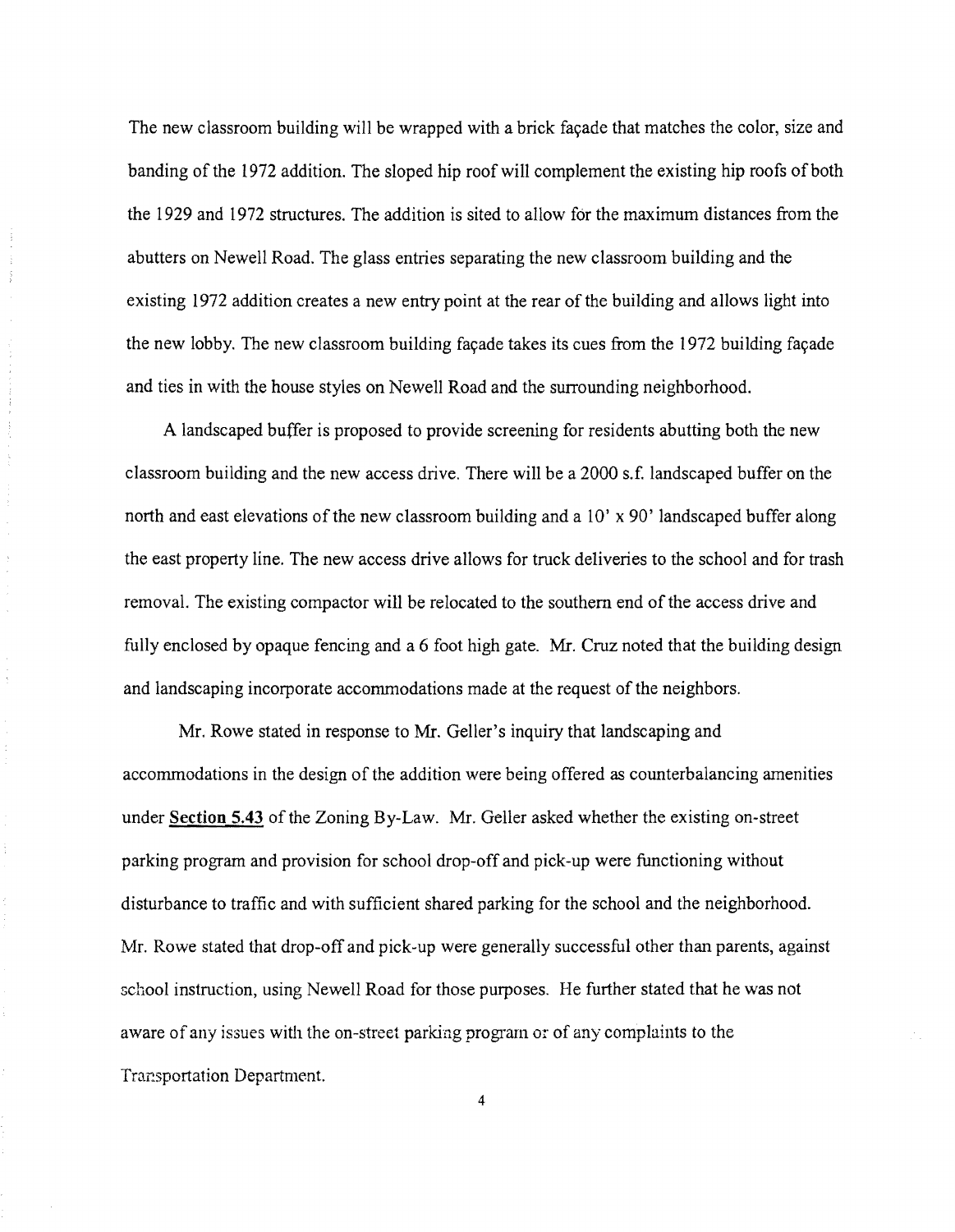The Chairman then asked if anyone in attendance wished to speak in support of the proposed relief. Scott Gladstone, Esquire, representing the unit owners of the two units in the 27 Newell Road Condominium and the unit owners at 21 Newell Road stated that his clients are supportive of the requested relief and approved of the process. Mr. Gladstone asked the Board to include in its conditions, should relief be granted, reference to the plans as modified by the September 26, 2013 presentation and that the landscaping offered as a counterbalancing amenity be subject to the review and approval of the Assistant Director for Regulatory Planning.

Several abutters spoke in a neutral position. The issues included additional landscaping and traffic flow. Emily Lockhart noted that the sidewalk on the school's property along and to Newell Road is in disrepair and asked that it be repaired. Kirsten Waerstad asked for a more robust landscape screening. Susan Gore asked for better signage on Newell Road and for the school to take proactive steps to prevent drop-off and pick-up on Newell Road.

The Chairman asked whether anyone wanted to speak strictly in opposition to the proposed relief. No one spoke in opposition.

The Chairman then called upon Maria Morrelli to deliver the comments of the Planning Board.

# **Section 5.08.2 - Exceptions to Dimensional Requirements for Uses 9 & 10 Sec. 5.43 Exceptions to Yard and Setback Reguirements**

**Sec. 5.50 Front Yard Reguirements** 

 $\frac{1}{2}$ 

| Required | <b>Proposed</b> | Finding |
|----------|-----------------|---------|
|          |                 |         |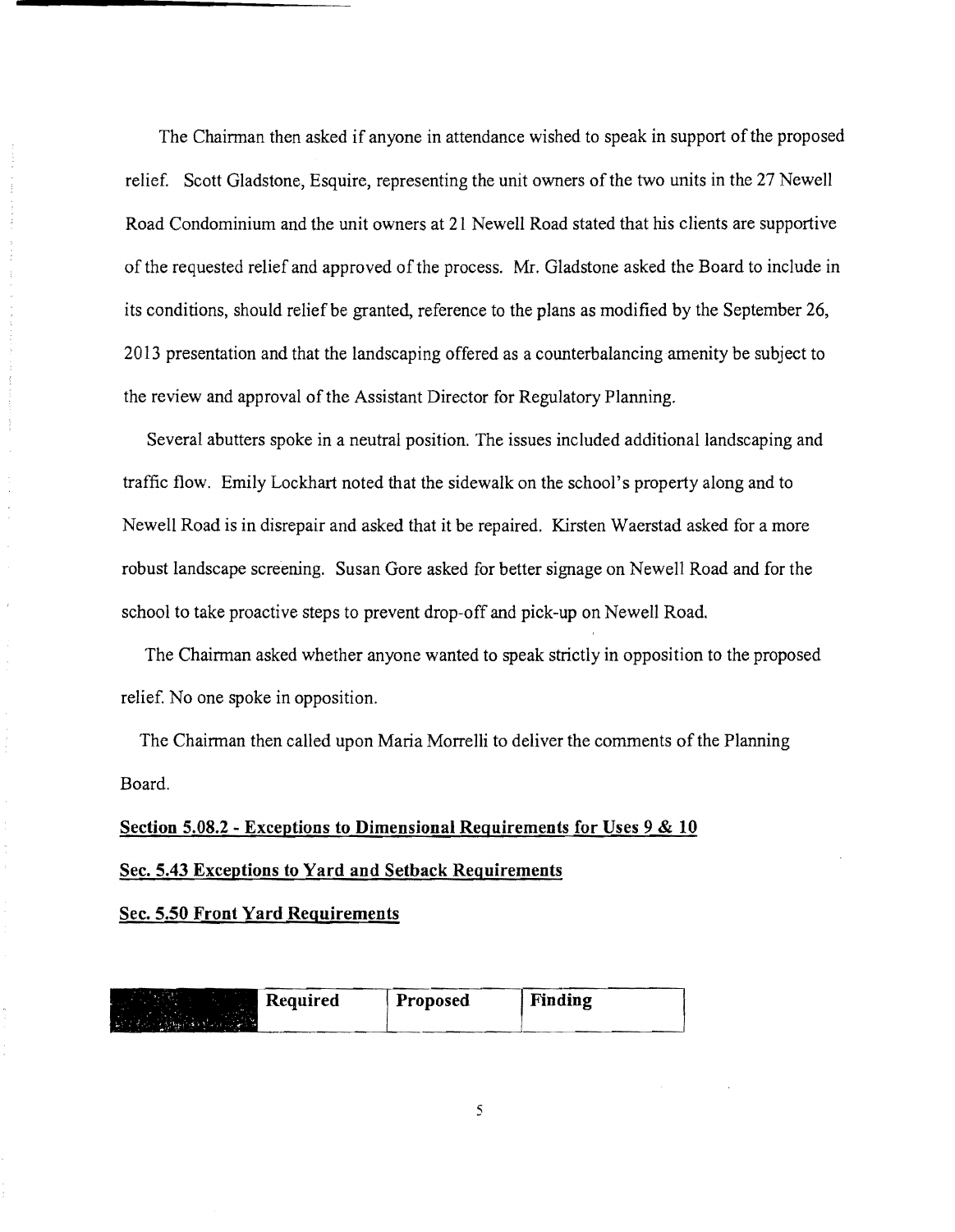|            | Required | Proposed | Finding         |
|------------|----------|----------|-----------------|
| Front Yard | 25'      | 18.5'    | Special Permit* |
| Setback    |          |          |                 |

\*Under <u>Sec. 5.08.2</u>, the Board of Appeals, by **special permit**, may modify dimensional *requirements for non-profit educational.* 

\*Under <u>Sec. 5.43</u>, the Board of Appeals, by special permit, may modify dimensional *requirements* if*counterbalancing amenities are prOVided.* 

# Sec. 6.02, Paragraph 1; Table of Off-Street Parking Requirements

## Sec. 6.02.4.a&c General Regulations Applying to Off-Street Parking Facilities

|         | Required | <b>Existing</b> | Proposed | Finding         |
|---------|----------|-----------------|----------|-----------------|
| Parking | 4 addtl. |                 |          | Special Permit* |

*\*Under Sec. 6.02.4c, the Board ofAppeals, by special permit, may modifY parking requirements for non-profit educational uses to allow reasonable development in harmony with other uses permitted and as regulated in the vicinity. The school currently has an on-street sticker parking program and this will be expanded to meet the needs ofemployee parking. Approximately six new staff will be added to the current 104 staff members.* 

#### Sec. 8.02.2 Alteration and Extension

A special permit is required to allow an alteration or extension of a non-conforming structure.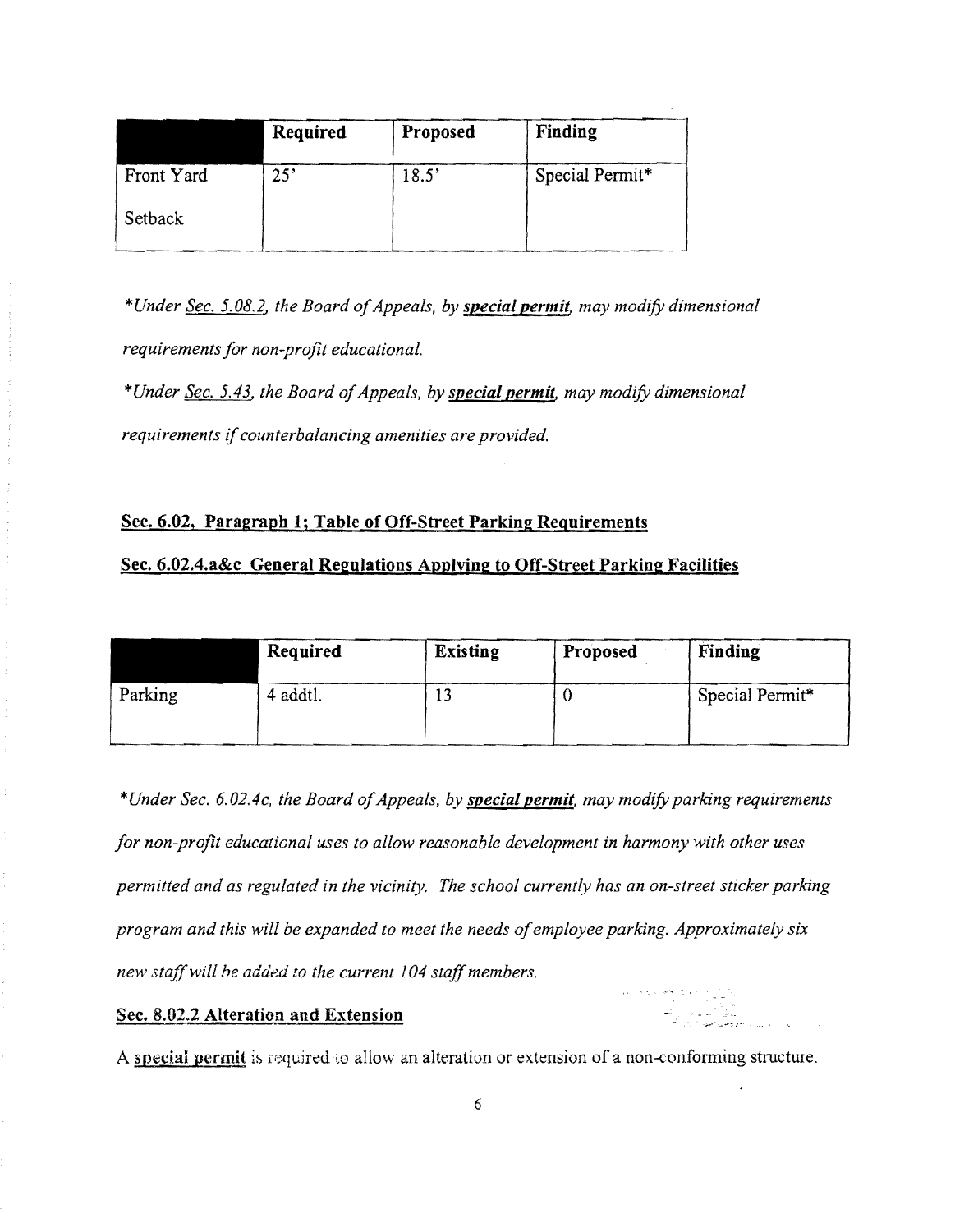Ms. Morrelli said the Planning Board supports this application for four new classrooms at the Lawrence School; it will allow Brookline to meet the needs of its expanding school population and to address current overcrowding in the school. Many public meetings were held to discuss design issues and address neighbors' concerns. Changes were made to the design and landscape buffering was added to screen the addition from the Newell Road abutters.

Although the school will lose 13 parking spaces, the Lawrence School has for years had an onstreet parking sticker programs for teachers, which has been very successful. Additional parking stickers will be issued to accommodate those losing their spaces on the school grounds and the hiring of approximately six new staff members. A transportation demand management program should be implemented to encourage use of carpools and public transportation.

The benefits of this addition are great as it will allow neighborhood children to attend a school close to home and provide a new modem physical environment for the four classrooms. The Planning Board also found that the project is in general harmony with other uses permitted and regulated in the vicinity and meets the special permit requirements under **Section 9.05** of the Zoning By-Law as follows:

- the site is appropriate because a public school should be located in the neighborhood of the children it will serve, and a lengthy public process was undertaken to choose a design with the least impact on the neighborhood;
- the use will not adversely affect the neighborhood; to the contrary, it will benefit the neighborhood by providing a modem new classroom wing;
- there will be no nuisance or hazard to vehicles or pedestrians created, since a staff parking sticker program, already well-established, will be expanded to meet the additional parking needs.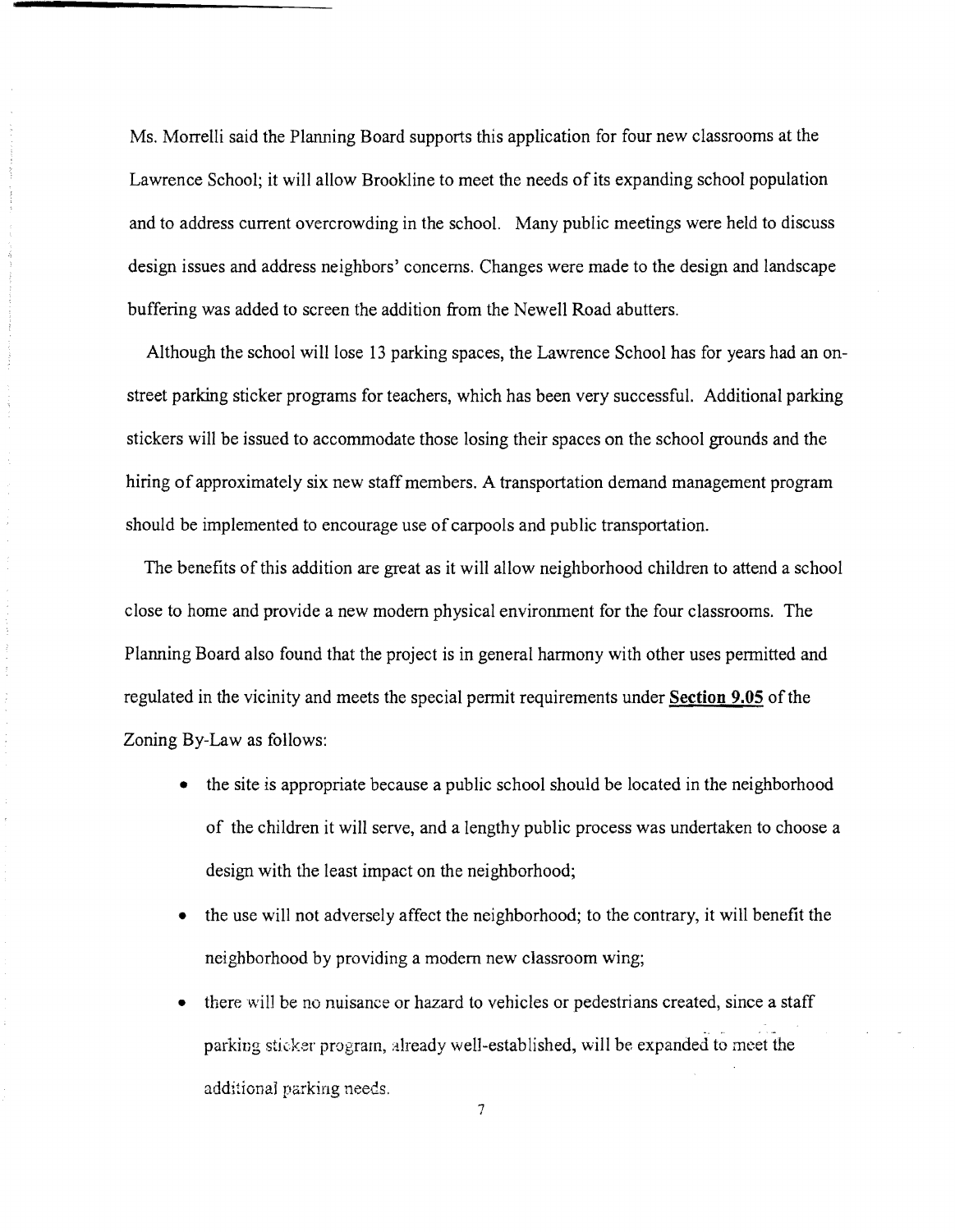The Planning Board also notes that attorney Scott Gladstone presented conditions on behalf of the condominium associations at 21 Newell Road and 27 Newell Road. The Planning Board determined all but one of those conditions has been incorporated into the current plans. The last proposed condition pertaining to parking on Newell Road is under the purview of the Transportation Board, not the Planning Board.

**Therefore, the Planning Board unanimously voted to recommend approval of the requested special permits, based on the elevations prepared by Flansburgh Architects and dated August 1, 2013 and the site plan by Waterman Design Associates and dated 6/24/13 as modified by the 9/26/2013 presentation and subject to the following conditions.** 

- 1. Prior to the issuance of a building permit, the applicant shall submit final plans and elevations, subject to the review and approval of the Assistant Director of Regulatory Planning.
- 2. Prior to the issuance of a building permit, the applicant shall submit a final site and landscape plan, subject to the review and approval of the Assistant Director of Regulatory Planning.
- 3. Prior to the Certificate of Occupancy, the expanded on-street parking sticker program shall be implemented, as well as other traffic mitigation measures, after the traffic study is concluded, including signage and traffic calming methods, if needed, subject to the review and approval of the Director of Transportation and Engineering.
- **4.** Prior to the issuance of a building permit, the applicant shall submit to the Building Commissioner for review and approval for conformance to the Board of Appeals decision: 1) a final site plan stamped and signed by a registered engineer or land surveyor; 2) final floor plans and building elevations stamped and signed by a registered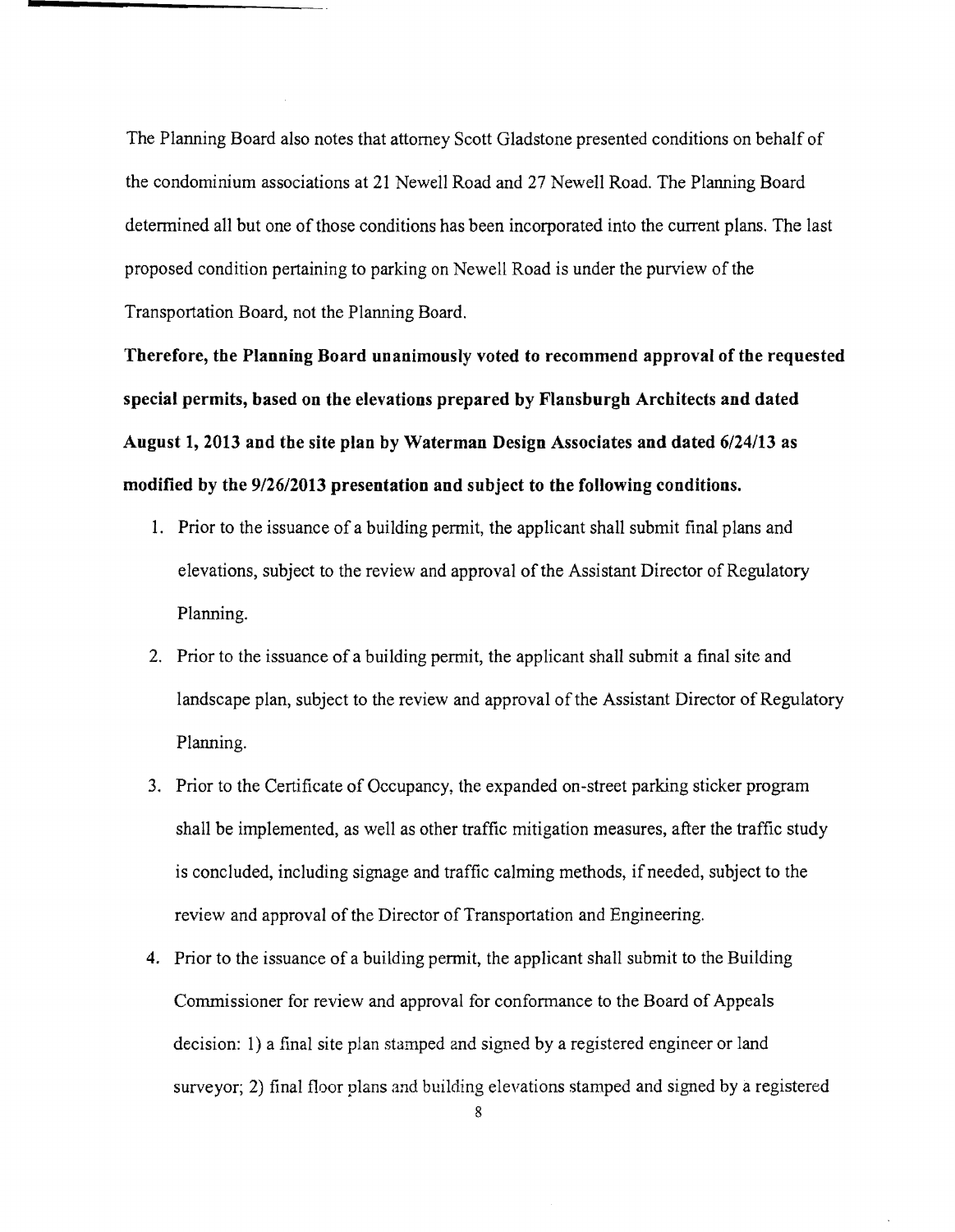architect; and 3) evidence that the Board of Appeals decision has been recorded at the Registry of Deeds.

The Chairman then called upon Michael Yanovitch, Chief Building Inspector, to deliver the comments of the Building Department. Mr. Yanovitch said the Building Department has no objection. He said all the relief can be granted via special pennit. He went on to say that it is difficult to hide a 5,800 square foot addition but he believes the architect did a great job blending the proposal into the existing structure. Mr. Yanovitch said the materials could be considered a counterbalancing amenity in this case.

The Board, having deliberated on this matter and having considered the foregoing testimony, concludes that it is desirable to grant the relief requested by Special Pennits and that the petitioner has satisfied the requirements necessary for relief under **Sections 5.08.2, 5.43, 6.02 paragraph 1, 6.02.4a and c, 8.02.2,** and  $\overline{9.05}$  of the Zoning By-Law and made the following specific findings pursuant to **Section 9.05** of the Zoning By-Law:

- a. The specific site is an appropriate location for such a use, structure, or condition.
- b. The use as developed will not adversely affect the neighborhood.
- c. There will be no nuisance or serious hazard to vehicles or pedestrians.
- d. Adequate and appropriate facilities will be provided for the proper operation of the proposed use.

Accordingly, the Board voted unanimously to grant the requested relief subject to the following conditions: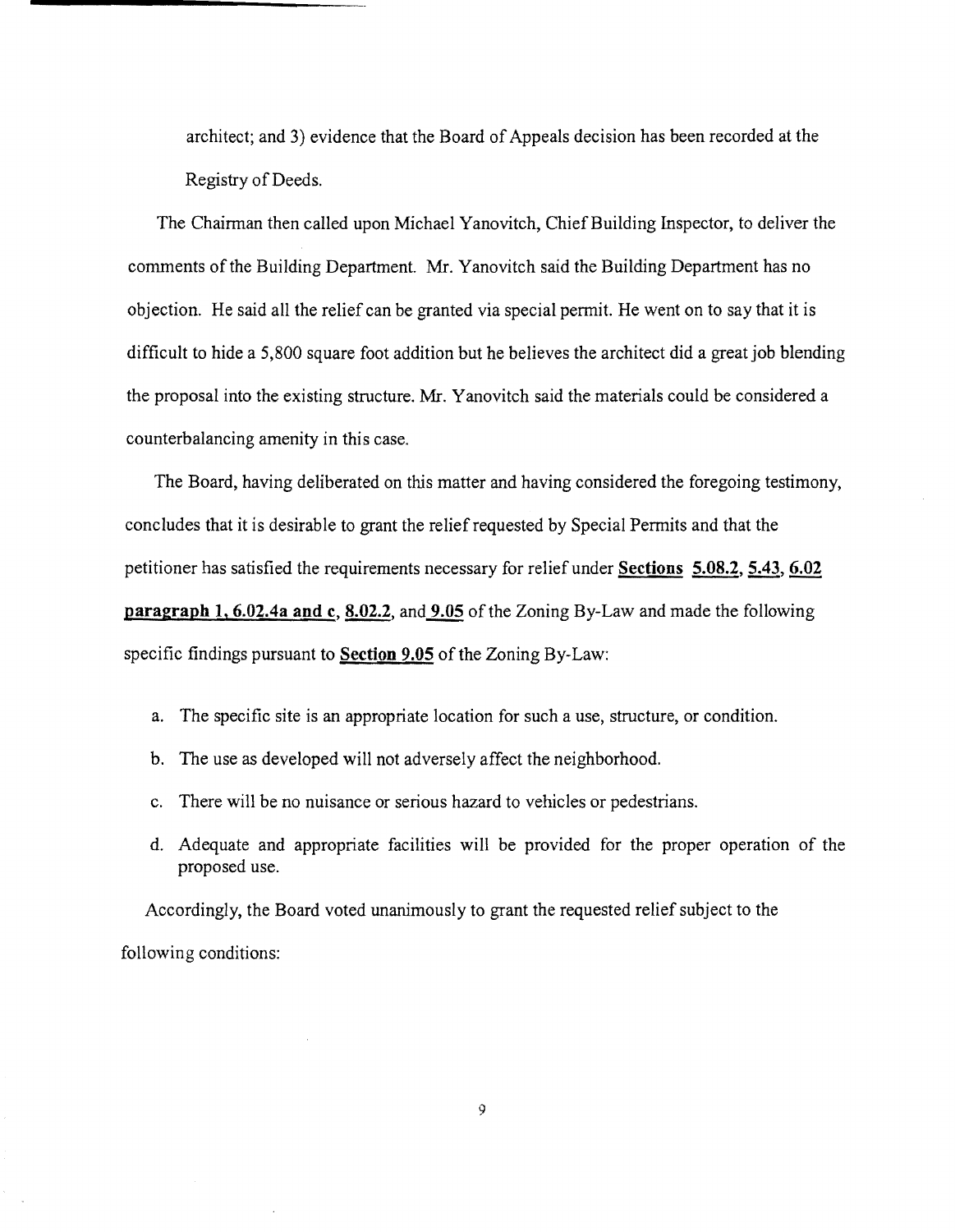- 1. Prior to the issuance of a building permit, the applicant shall submit final plans and elevations, subject to the review and approval of the Assistant Director of Regulatory Planning.
- 2. Prior to the issuance of a building permit, the applicant shall submit a final site and landscape plan evidencing, in part, the landscaping offered as a counterbalancing amenity, subject to the review and approval of the Assistant Director of Regulatory Planning.
- 3. Prior to the Certificate of Occupancy, the expanded on-street parking sticker program shall be implemented, as well as other traffic mitigation measures, after the traffic study is concluded, including signage and traffic calming methods, if needed, subject to the review and approval of the Director of Transportation and Engineering.
- **4.** Prior to the issuance of a building permit, the applicant shall submit to the Building Commissioner for review and approval for confonnance to the Board of Appeals decision: 1) a final site plan stamped and signed by a registered engineer or land surveyor; 2) final floor plans and building elevations stamped and signed by a registered architect; and 3) evidence that the Board of Appeals decision has been recorded at the Registry of Deeds.  $\Xi$   $\bar{c}$

Unanimous Decision of

 $\sigma$ The Board of Appeals  $\overline{a}$   $\overline{b}$   $\overline{c}$   $\overline{c}$   $\overline{c}$ Chairman Feller.

 $\overline{\phantom{m}}$ 

Filing Date: November 6, 2013